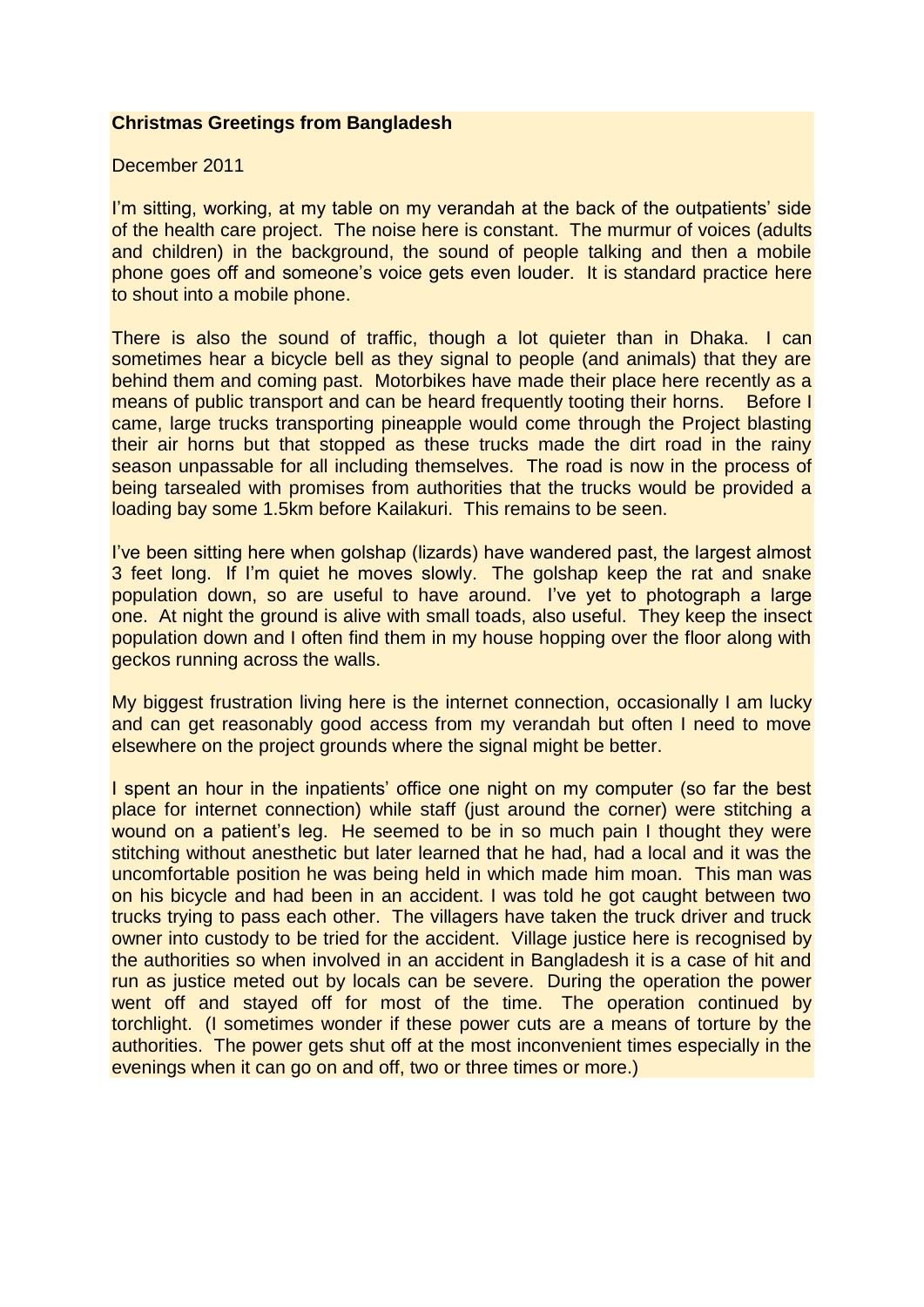

Now can I introduce you to Mim. Mim and her mother, Moriam, have been in the nutrition wing of the hospital since the end of September. Mim was admitted with malnutrition. Her mother, who has been largely ignored by her husband who prefers to be with his other wife, lives with her mother who works for another family and often they do not have enough food. Both mother and child are in the hospital to improve their health and gain weight.

Unfortunately the middle of October saw some staff spend time in hospital with severe fever from a flu virus, while many were cared for at home for up to a week. This was along with a financial crisis caused by the hold-up of funds in the bank, where some staff could not be paid for four days. Finances for many here can be extremely tight and it was found that a few of the staff needed to borrow money in order to buy food. We hope never to have this situation occur again. The financial crises continued on for another month while donations sent from overseas were tracked down and finally transferred into our bank account. Now as we enjoy the cooler weather of autumn and move into winter, the flu virus has abated and we live in anticipation of a more secure financial future.

Christmas comes as a time of hope and joy for many as they celebrate the birth of Christ. For those of you who celebrate Christmas we trust you will all experience the many blessings of the season. Please remember in your prayers and gifts those who struggle with the daily necessities of life, often through no fault of their own.

Christmas Greetings to you all, from the staff of the Kailakuri Health Care Project.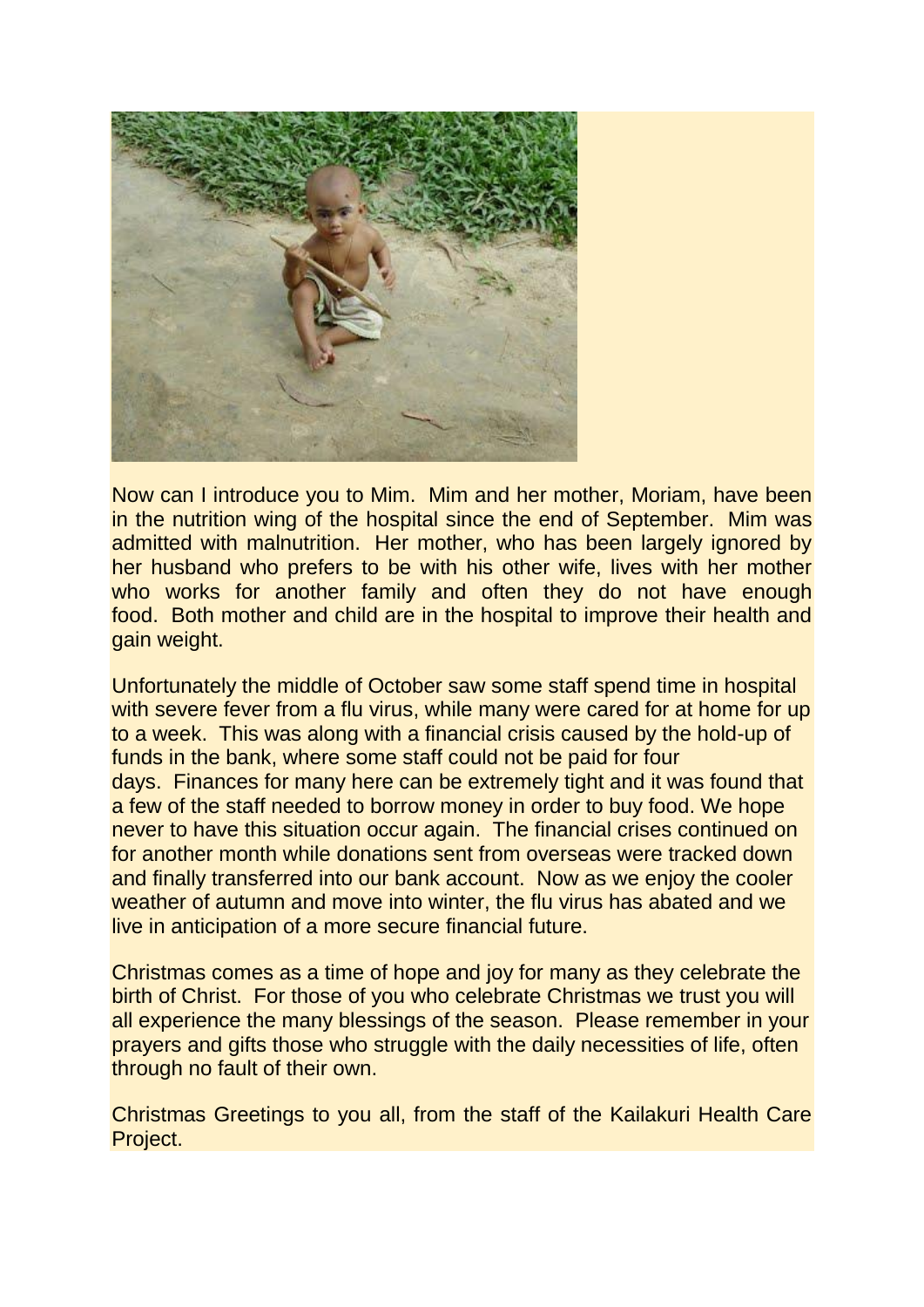### *Christine Steiner*

Funding and Management Consultant

# **October 2011**

# *Mid September 2011, volunteer Christine Steiner travelled to Bangladesh to live and work at Kailakuri. Christine writes:*

I have moved into my new home on the Project grounds. I spent the first 4 nights in Dhaka then the next 6 with the Holy Cross Sisters (Mina and Rupa) at Pirgacha (some 30min cycle from Kailakuri). The cycling has been good exercise and I'm so pleased I have a mountain bike, the fat tyres make negotiating the mud and ruts in the road a lot easier (thank-you Glenn). Interestingly no-one here on the project wanted it and I think they wonder why I like it. I've also been getting some sideways looks as it's quite different from the standard Bangladeshi cycle, or maybe it's also because I'm a foreigner.

Many workers in the Project are trying to help me with my Bengali. I quite often get asked if I am well or have I eaten (this is all I understand so far) amongst other things. I have learnt to answer them and can now say 'see you again'.

The days from now will probably start to become fairly routine. I haven't done a lot of work yet except access and send emails, but now that I am here living on site I will start to get onto a few things that need to be done and I know there is more, especially looking for funders.

Last Tuesday, Pijon (the Project Manager) and I went to Mymemsingh to sort out my internet connection and buy a printer. Wireless internet connection at 1gig per month is about NZ\$5. It cost about NZ\$50 to sign up. I also picked up a mobile phone to use here (about NZ\$15 – the cheapest they had) as calls, even overseas, are very cheap.

A trip to Mymensingh (46km) takes about 2 ½ hours. We started out by motorbike (the driver, Pijon, then myself on the back). This was from Pirgacha to Modhupur (about 30min). From Modhupur it's by bus to Mymemsingh. The motorcycle ride is actually quite pleasant especially when compared to the bus, whose driver spends most of his time tooting the horn, braking and accelerating.

We had quite a successful day, only forgetting to buy a power stabiliser which we should be able to buy in Modhupur so meanwhile I'll use the one I brought from home which I thought wasn't working because although the 'protected' light was on, the 'faulty' light was also on. This is apparently because the electricity current is weak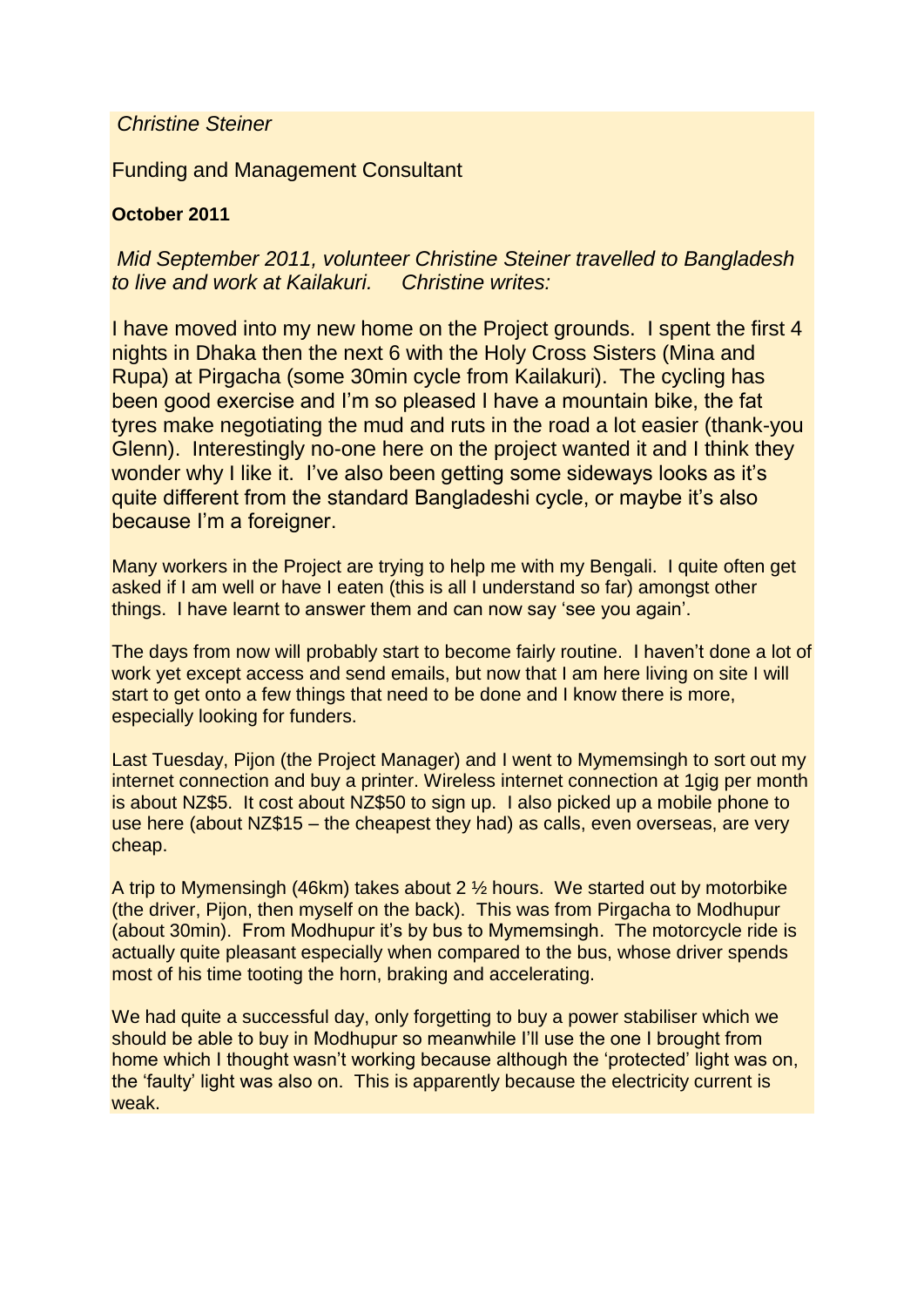After being told it was not easy to find a place on the Project site to get internet connection, I am totally rapt that I have it on my verandah. It's a bit dodgy and a bit slow at times but I can use it and that right now is the most important thing.

I'm expecting to go mad soon with the mosquitoes unless I find a way of coping with them, roll on winter, I've been told it's not too bad then. I'm not sure my feet will ever be clean again! I'm often walking on muddy footpaths and roads and well, cycling through muddy potholes in sandals doesn't help either. My feet have also been swollen since I got here – again roll on winter!

The food is rice and rice and more rice, heaps of it with each meal! However, the cooks have been kind and are making me rooti (flat bread) for breakfast though I think that is also made out of rice flour. The food is very basic, turmeric goes into everything and I'm pleased to taste garlic often. Most food is cooked until 'dead' and has varying degrees of heat (spicy and depending on when I get to the dining room for a meal). The only fresh food I've had are pineapple and tomato. They also cook a green vegetable for each meal and even though I'm not usually fussy - it's not nice! I still try to eat it as I guess it has to be good for me. Meat is usually fish (eel – full of bones) and chicken. And we also get boiled eggs.

Each day the power goes off at least twice and always in the evening for at least two or more hours. Right about dinner/bed time! It makes a laptop and wireless internet and rechargeable table lamps very useful.

The spiders are the size of the palm of my hand but harmless, toads come into the house to eat the bugs, one slid down the toilet the other day (poor thing). There are lizards and each time I see one it seems larger than the last I saw - the last one being 2-3ftlong. These lizards keep the snake and rat population down so they are quite useful to have around. The lizards are also apparently quite safe as they are scared of humans but have been known to bite and can do damage with their tails. I've been told they live in the roofs of houses. I'm not sure I want one in mine, I'll have to photograph my ceiling for you. The cicadas here are deafening!!! I thought there was a fault with the electricity when I first heard them.

What makes it worthwhile being here are the people. I have felt welcomed and accepted from the start and hope that as time goes on and my Bangla improves I will be able to build some good relationships.

### **August 2011**

#### **VOLUNTEER WANTED TO DEVELOP AND MANAGE A GIFT SCHEME IN NZ.**

At the recent AGM (see below) a motion was passed agreeing that the NZ Link Group will establish a donor gift scheme. The scheme will allow benefactors to fund specific activities at the Kailakuri Health Care Project. The gift packages will vary in nature and size. Some will suitable to give to friends and relatives as birthday or Christmas gifts, others will be more suitable for larger or corporate donors.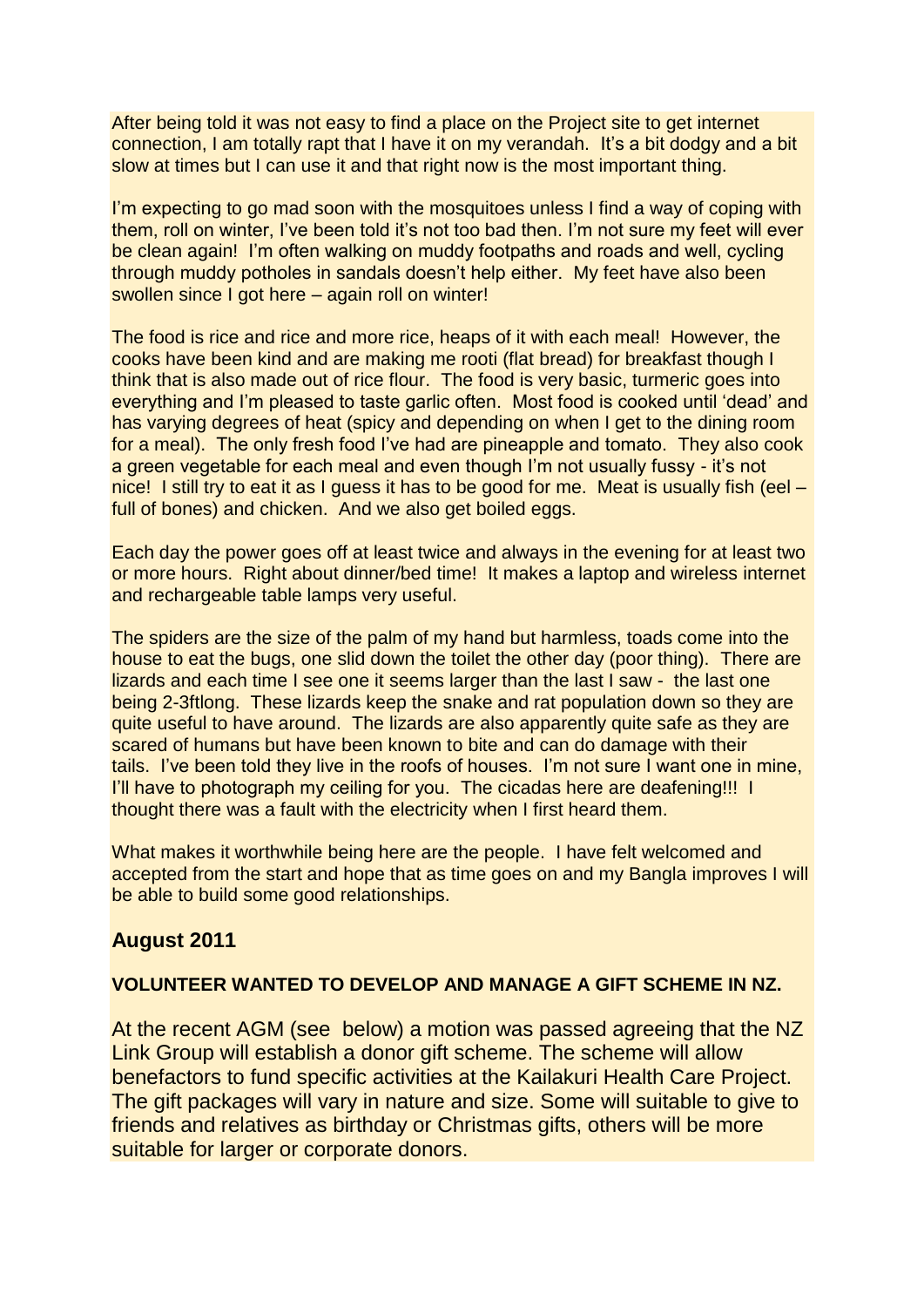A range of gift packages will be planned and costed by the Kailakuri staff. They will design gift packages for things that are needed the most. Small attractive vouchers will be designed describing the gift and the benefits which the gifts will bring to the poor.

#### **A volunteer is sought to develop this vision and manage the gift scheme.**

#### **Here is a rewarding challenge for somebody! Is that somebody you?**

#### **Interested? Looking for a way to serve? Got some questions?**

Please contact Link Group Coordinator, Peter Wilson: kailakurihealthcentre@gmail.com

## **ANNUAL GENERAL MEETING**

The AGM, held recently in Hamilton on 16<sup>th</sup> July, was attended by Peter Wilson (Chair), Glenn Baker (Treasurer), Ann Baker, Hilary Lynch, Nelson Lynch, Hilda England, Alton England, Betty Baker and Christine Steiner. Main points discussed during the meeting follow for your information

Financial It was noted that donations from NZ are down in the last 12 months. This has been countered by an increased donation from the Morgan Family Foundation and from donors in the USA. Finance of ongoing operational costs remains a concern.

A motion was passed thanking Peter Reid for auditing the NZ Link Groups accounts.

A motion was passed agreeing that the Link Group establish a donor gift scheme and seek a volunteer to develop and mage this scheme.

A motion was passed agreeing that the Link Group "as a registered Charitable Trust, set up a separate bank account and establish a scheme for attracting bequests and other donations to create an investment fund, the proceeds of which would be used to support ongoing operational expenses at Kailakuri Health Care Centre." Carol and Peter Laing, have graciously agreed that this fund be named after their mother, Libby Laing who gave so much of herself to the poor of Kailakuri and who loved Bangladesh so much. We will keep you informed as this new long term support initiative is developed.

INTERIM MISSION MANAGER Christine Steiner of Hamilton who visited Kailakuri last year has volunteered to help out over an interim pending somebody volunteering to work as Mission Manager on amore permanent basis. It took a long time (very frustrating for all) but finally all the approvals and paper work came through in July and a visa is currently being issued by the Bangladesh High Commission in Canberra. Christine hopes to travel to Bangladesh towards the end of August. This is a very exciting development and we are thrilled that Christine has felt challenged to take on this testing position. At Kailakuri, Christine will liaise with donors, process